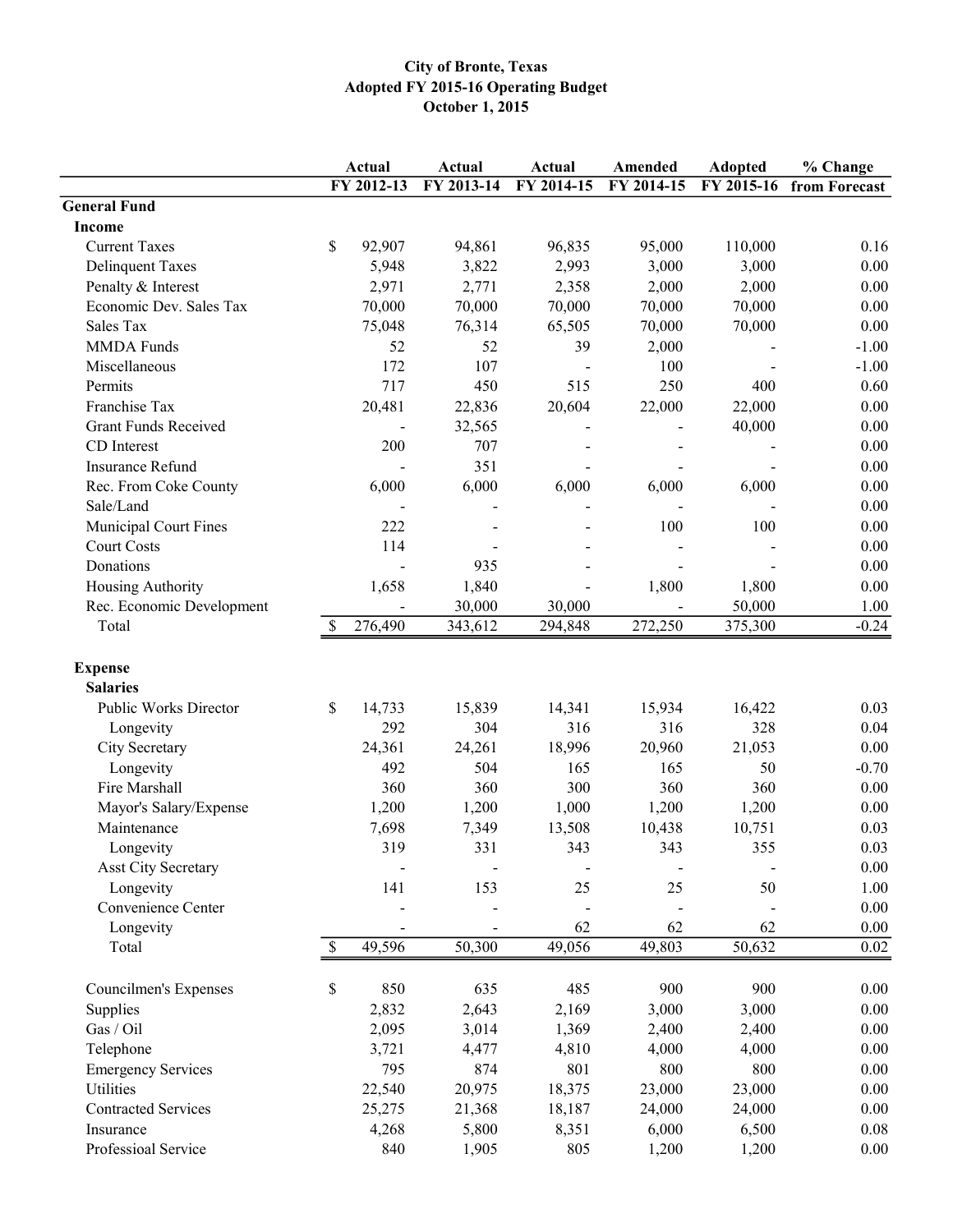|                                  | <b>Actual</b> | <b>Actual</b>            | <b>Actual</b>           | Amended    | <b>Adopted</b> | % Change      |
|----------------------------------|---------------|--------------------------|-------------------------|------------|----------------|---------------|
|                                  | FY 2012-13    | FY 2013-14               | $\overline{FY}$ 2014-15 | FY 2014-15 | FY 2015-16     | from Forecast |
| Printing                         | 2,549         | 2,937                    | 4,255                   | 1,900      | 3,000          | 0.58          |
| Office Supplies                  | 1,090         | 1,418                    | 2,528                   | 800        | 1,500          | 0.88          |
| <b>Employment Taxes</b>          | 3,875         | 3,604                    | 1,814                   | 4,000      | 4,000          | 0.00          |
| Equipment                        | 1,929         | 2,306                    | 3,406                   | 3,000      | 3,000          | $0.00\,$      |
| Vehicles                         | 2,109         | 626                      | 701                     | 1,500      | 1,500          | 0.00          |
| Building                         | 2,150         | 77                       | 221                     | 1,500      | 1,500          | $0.00\,$      |
| <b>Unemployement Taxes</b>       | 178           | 845                      | 287                     | 1,200      | 1,200          | $0.00\,$      |
| Postage                          | 1,047         | 1,044                    | 1,313                   | 900        | 1,000          | 0.11          |
| <b>Tax Collection</b>            |               | $\overline{\phantom{0}}$ | $\frac{1}{2}$           | 50         |                | $-1.00$       |
| Fire Dept Expenses               | 834           | 525                      | 2,671                   | 6,000      | 6,000          | $0.00\,$      |
| Appraisal Board                  | 1,926         | 1,989                    | 1,494                   | 2,000      | 2,000          | 0.00          |
| Miscellaneous                    | 1,955         | 3,388                    | 9,717                   | 6,000      | 10,000         | 0.67          |
| Extra Labor                      | 30            | 361                      | 708                     | 450        | 750            | 0.67          |
| Copier / Maintenance             | 2,196         | 1,797                    | 1,543                   | 2,000      | 2,000          | $0.00\,$      |
| Chemicals                        | 1,734         |                          |                         | 2,000      | 2,000          | 0.00          |
| Capital Outlay                   | 3,047         | 105                      | 720                     | 2,000      | 2,000          | $0.00\,$      |
| Firemen's Pension                | 250           | 250                      |                         | 250        | 250            | 0.00          |
| Streets/Bridge                   | 1,728         | 3,566                    |                         | 8,000      | 8,000          | 0.00          |
| Training / Travel                | 1,548         | 3,528                    | 2,645                   | 1,750      | 3,000          | 0.71          |
| Mileage / Rental Car             |               | 93                       | (1)                     | 500        | 500            | $0.00\,$      |
| Dues / Memberships               | 800           | 940                      | 831                     | 900        | 1,500          | 0.67          |
| Spraying / Backhoe               |               | 3,733                    | 1,547                   |            | 2,000          | 1.00          |
| Employee Health Insurance        | 14,399        | 13,136                   | 12,894                  | 15,000     | 15,000         | $0.00\,$      |
| Animal Control                   | 500           | 500                      |                         | 500        | 500            | 0.00          |
| Audit                            | 3,000         | 6,000                    | 6,000                   | 6,000      | 6,000          | 0.00          |
| Feed / Transport Inmates         | 2,970         | 800                      | 1,261                   | 2,500      | 2,500          | 0.00          |
| Computer                         |               | 44                       | 700                     | 300        | 500            | 0.67          |
| Employee Retirement Plan         | 4,643         | 3,858                    | 3,877                   | 5,000      | 5,000          | $0.00\,$      |
| D.A.R.E. Program                 |               |                          |                         | 500        | 500            | $0.00\,$      |
| <b>Building Demolition</b>       | 5,000         |                          |                         | 5,000      | 5,000          | $0.00\,$      |
| Junk Vehicle Removal             |               |                          |                         | 300        | 300            | $0.00\,$      |
| Voting Machine Rental            | 1,910         | 928                      | 965                     | 1,000      | 1,000          | $0.00\,$      |
| Website                          | 100           | 100                      | 100                     | 100        | 100            | $0.00\,$      |
| Tire Disposal                    | (2,913)       |                          |                         |            |                | 0.00          |
| <b>GO Texan Grant Project</b>    |               | 975                      |                         | 500        | 500            | $0.00\,$      |
| Paving / Downtown Revitalization |               | 47,446                   | 48,046                  |            | 50,000         | 1.00          |
| Uniforms                         | 1,759         | 1,772                    | 2,478                   | 1,600      |                | $-1.00$       |
| <b>HOME</b> Grant                | 60            |                          |                         |            | 40,000         | $0.00\,$      |
| Planning Grant                   |               | 34,504                   |                         |            |                | 0.00          |
| Transfer of Funds                |               |                          | 12,000                  |            |                | 0.00          |
| Economic Sales Tax (A & B)       | 75,048        | 76,314                   | 65,505                  | 70,000     | 70,000         | 0.00          |
| Depot                            |               |                          |                         | 2,000      | 5,000          | 1.50          |
| Total                            | 200,666<br>S  | 281,199                  | 245,578                 | 222,300    | 324,400        | 0.46          |
| <b>Waterworks Fund</b>           |               |                          |                         |            |                |               |
| Income                           |               |                          |                         |            |                |               |
| Capital Improvement              | \$<br>29,313  | 26,875                   | 24,058                  |            | 26,000         | 1.00          |
| Robert Lee Water                 | 116,924       | 111,350                  | 69,841                  |            | 84,000         | 1.00          |
| Water Revenue                    | 237,765       | 271,843                  | 190,978                 | 308,000    | 230,000        | $-0.25$       |
| <b>Connect Fee</b>               | 1,025         | 300                      | (250)                   |            |                | 0.00          |
| Miscellaneous                    | 33            | 129                      | 174                     |            | 120            | 1.00          |
| Water Sales                      | 3,670         | 6,090                    | 225                     |            | 250            | 1.00          |
| Returned Check Fee               | 75            | 150                      | 176                     |            | 150            | 1.00          |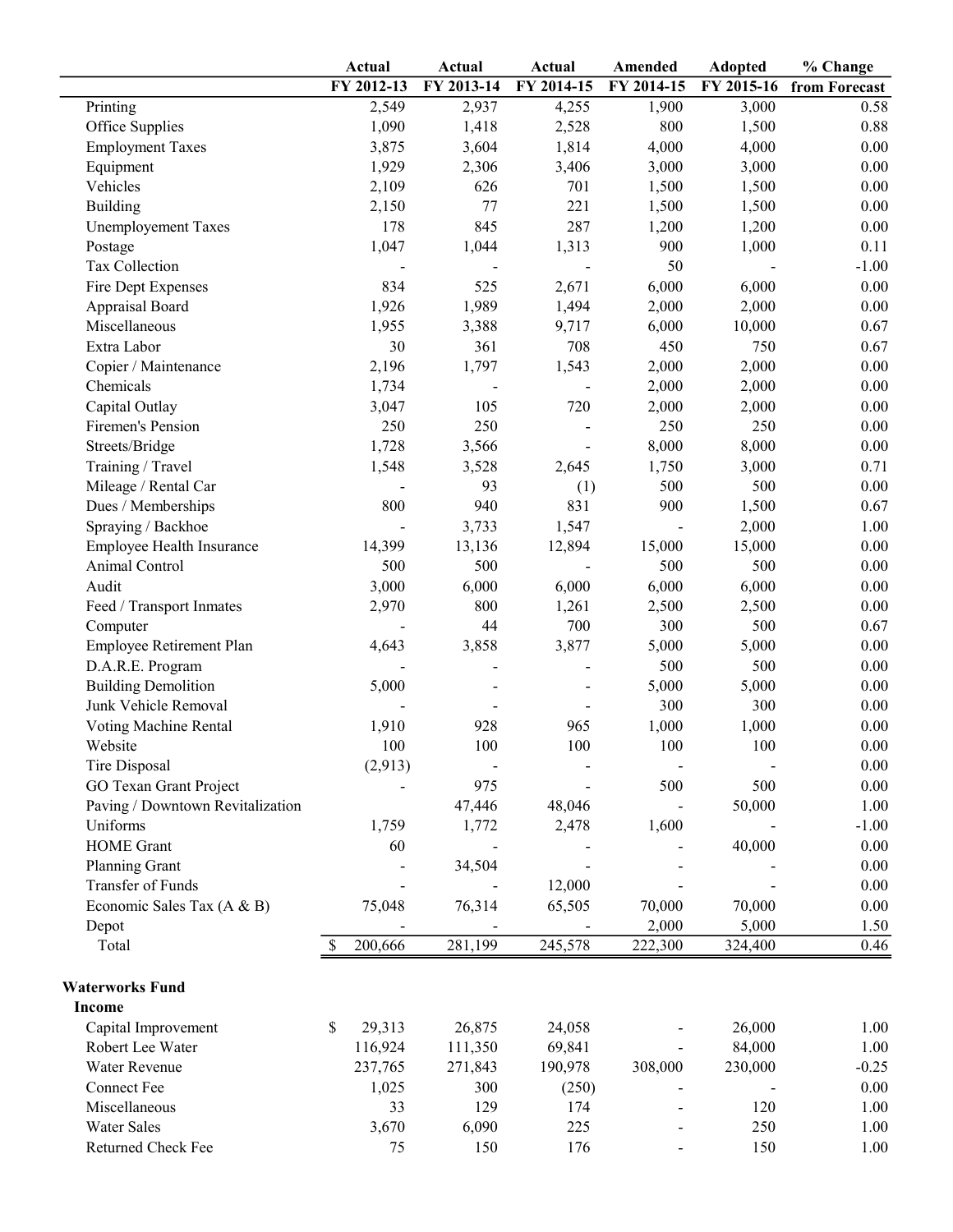|                                    | <b>Actual</b> | <b>Actual</b>                | <b>Actual</b> | Amended    | <b>Adopted</b> | % Change      |
|------------------------------------|---------------|------------------------------|---------------|------------|----------------|---------------|
|                                    | FY 2012-13    | FY 2013-14                   | FY 2014-15    | FY 2014-15 | FY 2015-16     | from Forecast |
| Interest                           | 130           | $\overline{7}$               | 67            |            | 50             | 1.00          |
| <b>TWDB</b> Debt Payment           | 1,822         | 4,853                        | 32,158        |            | 35,000         | 1.00          |
| Dept Pay Interest                  | 68            | 118                          | 73            |            | 50             | 1.00          |
| Capital Improvement Interest       | 13            | 27                           | 16            |            |                | 0.00          |
| Reconnect Fee                      | 2,272         | 2,650                        | 2,450         |            | 2,000          | 1.00          |
| <b>Illegal Use</b>                 |               |                              | 200           |            |                | $0.00\,$      |
| Service Call                       |               |                              |               |            |                | 0.00          |
| CD Interest                        | 287           | 350                          |               |            |                | 0.00          |
| From EDC                           |               | 174,631                      | 47,732        |            |                | $0.00\,$      |
| Community Dev. Block Grant         |               |                              |               |            | 200,000        | 1.00          |
| <b>TWDB</b> Miscelleneous          | 47            |                              |               |            |                | $0.00\,$      |
| <b>TWDB Grant Fund Received</b>    | 15,500        |                              |               |            |                | $0.00\,$      |
| <b>TWDB Grant Fund Forgiveness</b> | 143,625       | 29                           |               |            |                | $0.00\,$      |
| Total                              | 552,568<br>\$ | 599,401                      | 367,898       | 308,000    | 577,620        | 9.75          |
| <b>Expense</b>                     |               |                              |               |            |                |               |
| Salaries                           |               |                              |               |            |                |               |
| Water Supervisor                   | \$<br>23,455  | 24,159                       | 25,258        | 27,407     | 28,230         | 0.03          |
| <b>Assistant City Secretary</b>    | 11,524        | 10,459                       | 10,098        | 11,286     | 12,854         | 0.14          |
| Maintenance                        | 14,758        | 15,188                       | 8,596         | 15,350     | 15,811         | 0.03          |
| Total                              | 49,737        | 49,805                       | 43,952        | 54,043     | 56,895         | 0.05          |
|                                    |               |                              |               |            |                |               |
| Capl to Water                      | \$<br>500     |                              |               |            |                | 0.00          |
| <b>Water Purchases</b>             | 10,760        | 7,625                        | 33,634        | 10,000     | 20,000         | 1.00          |
| Supplies                           | 14,155        | 23,274                       | 7,190         | 14,000     | 15,000         | $0.07\,$      |
| <b>Utilities</b>                   | 29,850        | 25,293                       | 23,552        | 30,000     | 30,000         | $0.00\,$      |
| Gas & Oil                          | 5,904         | 5,390                        | 4,284         | 5,000      | 5,000          | 0.00          |
| Repair & Maintenance               | 5,776         | 9,180                        | 3,697         | 10,000     | 10,000         | 0.00          |
| Postage                            | 2,466         | 2,711                        | 2,143         | 2,750      | 2,750          | 0.00          |
| Printing & Supplies                | 750           | 777                          | 492           | 1,000      | 1,000          | 0.00          |
| <b>Employment Taxes</b>            | 3,506         | 4,223                        | 3,636         | 4,000      | 4,000          | 0.00          |
| Miscellaneous                      | 4,376         | 1,012                        | 1,985         | 3,500      | 3,500          | 0.00          |
| Water Treatment                    | 20,257        | 20,089                       | 20,110        | 25,000     | 25,000         | $0.00\,$      |
| Contracted Services                | 2,267         | $\overline{\phantom{a}}$     |               | 1,000      | 1,000          | 0.00          |
| Assessment Fee                     | 1,346         | 1,250                        |               | 1,500      | 1,500          | 0.00          |
| Inspection Fee                     |               | 1,346                        | 1,346         | 1,500      | 1,500          | 0.00          |
| Mileage                            | 227           | 222                          | 70            | 275        | 275            | 0.00          |
| Training / Travel                  | 1,136         | 2,557                        | 1,678         | 2,000      | 2,500          | 0.25          |
| Audit                              | 5,000         | 10,000                       | 10,000        | 10,000     | 10,000         | 0.00          |
| <b>Water Testing</b>               | 3,453         | 3,629                        | 4,880         | 4,500      | 5,000          | 0.11          |
| Insurance                          | 9,000         | 8,927                        | 11,000        | 9,500      | 10,000         | 0.05          |
| Monitor Equipment                  |               | 766                          | 1,915         |            | 2,000          | 1.00          |
| Paint Water Tower                  | 7,616         | 7,616                        | 8,454         | 7,615      | 9,000          | 0.18          |
| Employee Retirement Plan           | 4,149         | 4,518                        | 2,846         | 4,400      | 4,500          | 0.02          |
| Uniforms                           | 900           | 900                          | 141           | 950        | 2,500          | 1.63          |
| Professional Services              |               | 180                          |               | 1,000      | 1,000          | $0.00\,$      |
| UCRA#1                             | 26,254        | 8,286                        | 31,654        | 35,000     | 35,000         | 0.00          |
| Raw Water Treatment Bldg           | 1,174         | $\qquad \qquad \blacksquare$ |               |            | 1,500          | 0.00          |
| Feed Inmates                       | 1,348         | 1,920                        | 953           | 1,200      | 1,500          | 0.25          |
| Draft Fee                          | 331           | 406                          | 357           | 350        | 400            | 0.14          |
| Operator Fee                       |               |                              |               | 200        |                | $-1.00$       |
| Capital Outlay                     | 607           | 621                          | 13,088        | 3,000      | 6,000          | 1.00          |
| Loan Interest                      | 2,502         |                              |               |            |                | 0.00          |
|                                    |               |                              |               |            |                |               |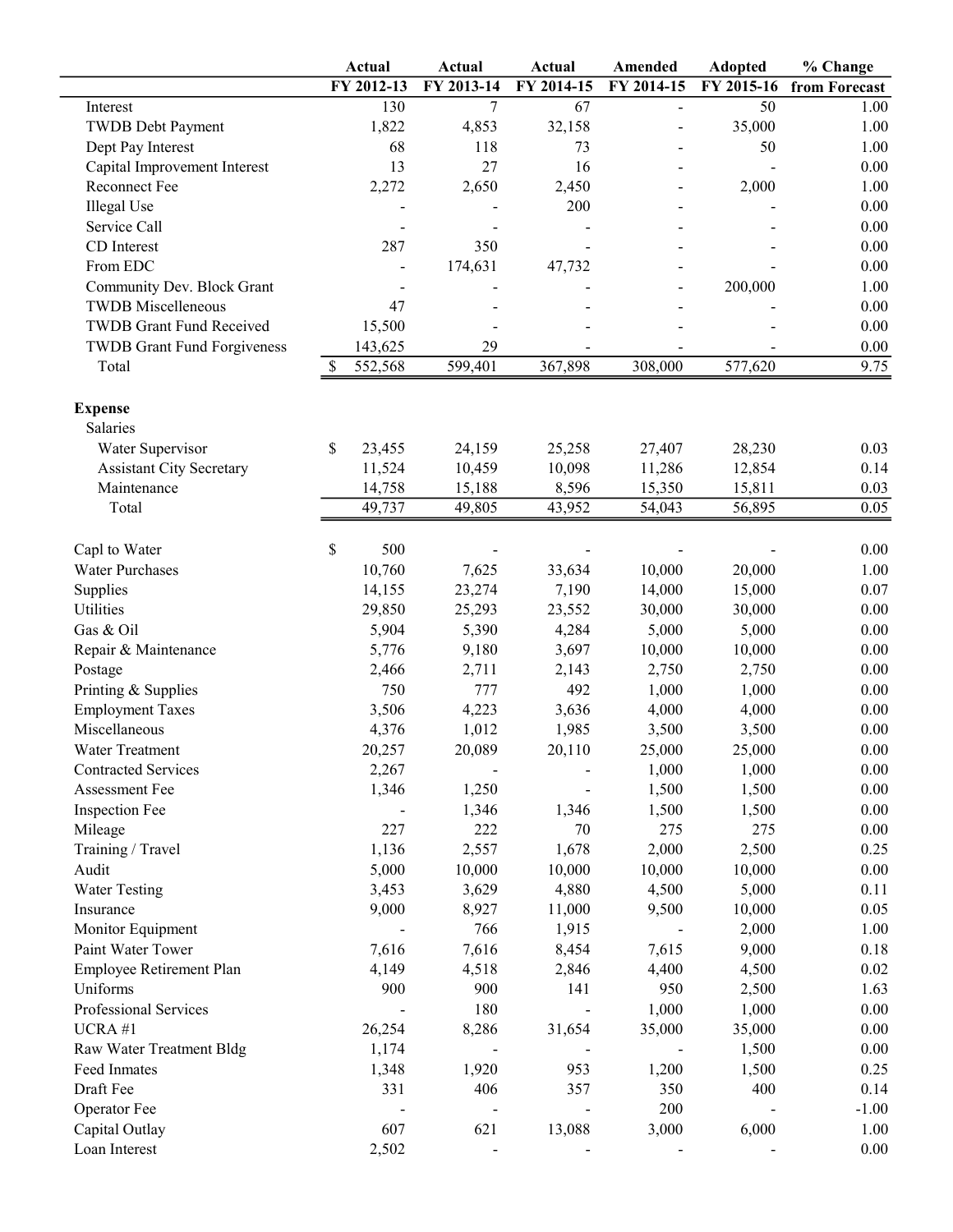|                            |              | <b>Actual</b>  | <b>Actual</b> | <b>Actual</b> | Amended    | <b>Adopted</b> | % Change      |
|----------------------------|--------------|----------------|---------------|---------------|------------|----------------|---------------|
|                            |              | FY 2012-13     | FY 2013-14    | FY 2014-15    | FY 2014-15 | FY 2015-16     | from Forecast |
| Membership / Dues          |              |                |               | 621           | 700        | 700            | 0.00          |
| <b>Backflow Test</b>       |              | 220            |               | 613           | 400        | 700            | 0.75          |
| Purchase CDs               |              | $\overline{a}$ | 61,217        |               |            |                | 0.00          |
| <b>Texas Tech Wells</b>    |              | 51,904         |               | 50,732        | 500        |                | $-1.00$       |
| Water Wells                |              | 1,500          |               | 5,795         | 15,000     | 209,000        | 12.93         |
| Water Well Lease           |              | 13,324         | 12,164        | 10,120        | 14,000     | 14,000         | 0.00          |
| Equipment Rep & Main       |              | 2,500          |               |               | 2,500      | 2,500          | 0.00          |
| <b>Remote Read Meters</b>  |              |                | 23,650        | 17,638        | 24,000     | 24,000         | 0.00          |
| Extra Labor                |              |                |               |               | 200        | 200            | 0.00          |
| Telephone                  |              | 1,018          | 800           | 133           | 750        | 750            | 0.00          |
| <b>TWDB</b> Issuance Costs |              | 7,592          |               |               |            |                | 0.00          |
| Regions Payment            |              | 1,822          | 4,853         | 35,121        |            | 39,270         | 1.00          |
| <b>TWDB</b> Grant Expense  |              | 15,500         |               |               |            |                | $0.00\,$      |
| <b>TWDB</b> Loan Expense   |              | 42,208         |               |               |            |                | $0.00\,$      |
| <b>TWDB</b> Miscelleneous  |              | 47             |               |               |            |                | $0.00\,$      |
| <b>TWDB</b> Principal      |              |                | 538           |               |            |                | $0.00\,$      |
| Refund of Deposits         |              |                |               |               | 5,000      |                | $-1.00$       |
| Deposits                   |              |                |               |               | 5,000      |                | $-1.00$       |
| Total                      | \$           | 303,243        | 255,938       | 309,877       | 257,290    | 502,545        | 0.95          |
|                            |              |                |               |               |            |                |               |
| <b>Sewer Fund</b>          |              |                |               |               |            |                |               |
| Income                     |              |                |               |               |            |                |               |
| Sewer Revenue              | \$           | 58,287         | 65,612        | 53,922        | 63,000     | 67,000         | 0.06          |
| <b>Connect Fees</b>        |              | 400            | 700           | 531           |            | 700            | 1.00          |
| Miscellaneous              |              | $\overline{2}$ |               |               |            |                | 0.00          |
| Interest                   |              | 23             | 24            | 18            |            |                | 0.00          |
| Sewer Lease                |              |                | 1,000         |               |            | 500            | 1.00          |
| CD Interest                |              | 88             | 85            |               |            |                | $0.00\,$      |
| MMDA Funds                 |              |                |               |               | 3,000      |                | $-1.00$       |
| Total                      | \$           | 58,800         | 67,421        | 54,471        | 66,000     | 68,200         | 0.03          |
| <b>Expense</b>             |              |                |               |               |            |                |               |
| Salaries                   |              |                |               |               |            |                |               |
| Sewer Supervisor           | \$           | 11,840         | 12,332        | 10,757        | 14,344     | 14,774         | 0.03          |
| <b>Sewer Billing</b>       |              | 4,991          | 4,887         | 3,470         | 4,330      | 4,326          | 0.00          |
| Maintenance                |              | 7,379          | 8,187         | 6,140         | 6,140      | 6,324          | 0.03          |
| Total                      | $\mathbb{S}$ | 24,210         | 25,406        | 20,367        | 24,814     | 25,425         | 0.06          |
|                            |              |                |               |               |            |                |               |
| Supplies                   | \$           | 104            | 180           | 453           | 250        | 300            | 0.20          |
| Gas & Oil                  |              | 365            | 659           | 179           | 800        | 800            | $0.00\,$      |
| Repair & Maintenance       |              | 7,637          | 2,605         | 882           | 5,000      | 5,000          | 0.00          |
| <b>Employement Taxes</b>   |              | 1,846          | 1,760         | 2,063         | 2,000      | 2,000          | 0.00          |
| Miscellaneous              |              | 566            | 421           | (502)         | 700        | 700            | $0.00\,$      |
| <b>Sewer Treatment</b>     |              | 1,275          |               |               | 1,500      | 1,500          | 0.00          |
| <b>Engineer Fees</b>       |              |                |               | 3,000         |            | 3,000          | $1.00\,$      |
| Plant Maintenance          |              | 1,523          |               |               | 1,500      | 1,500          | 0.00          |
| Assessment Fee             |              | 1,250          |               | 100           | 1,250      | 1,250          | 0.00          |
| Inspection Fee             |              |                |               | 1,750         |            | 1,750          | 1.00          |
| Annual Sludge App. Fee     |              | 161            |               | 1,000         | 200        | 1,000          | 4.00          |
| Lab Tests                  |              | 505            | 350           | 3,200         | 700        | 2,000          | 1.86          |
| Soil analysis              |              | 2,255          | 2,405         |               | 1,500      | 1,500          | $0.00\,$      |
| Sludge Test                |              |                | 2,671         |               |            |                | $0.00\,$      |
| Mileage                    |              |                |               |               | 150        | 150            | $0.00\,$      |
|                            |              |                |               |               |            |                |               |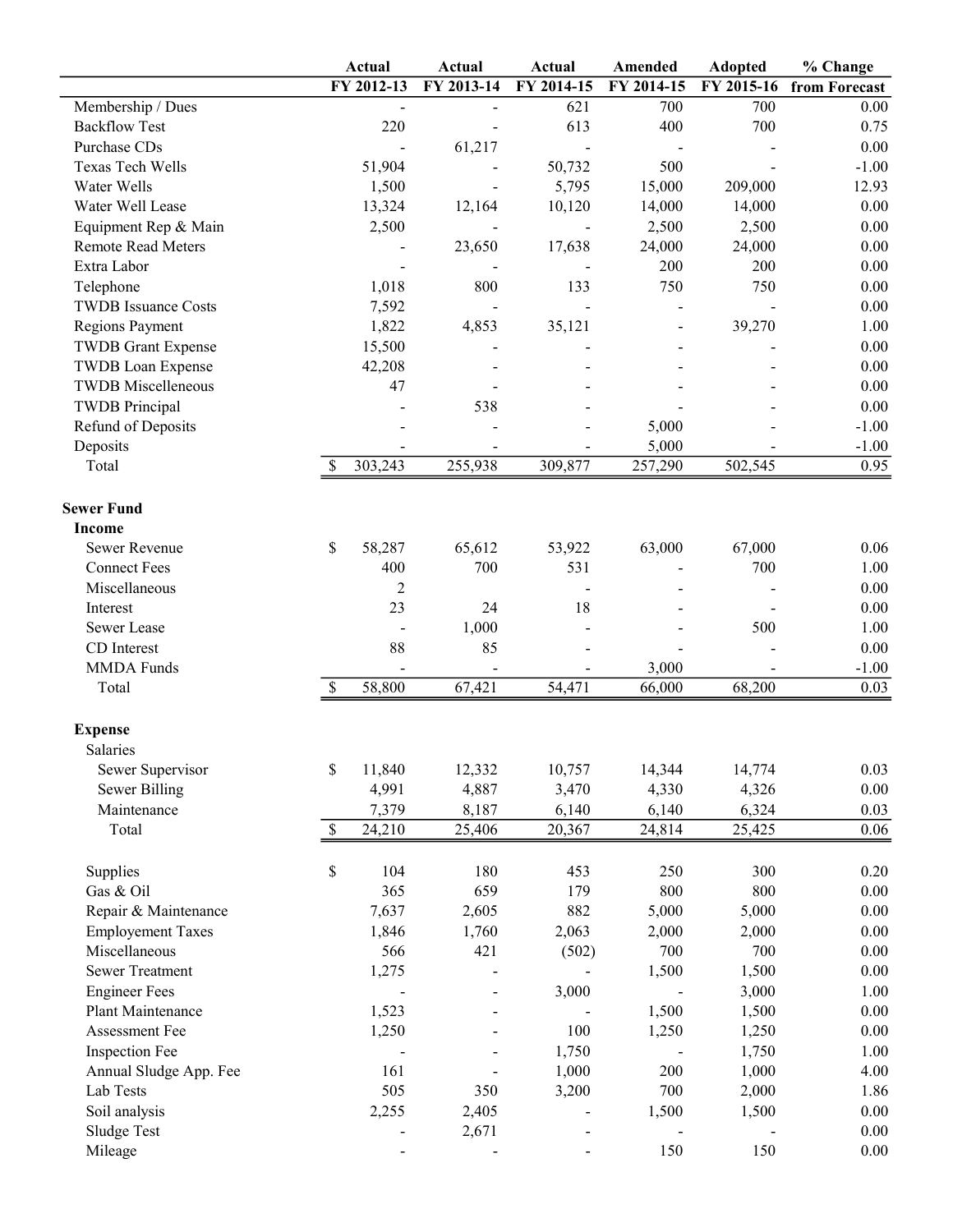|                                  | <b>Actual</b> | <b>Actual</b>            | <b>Actual</b>            | Amended    | <b>Adopted</b> | % Change      |
|----------------------------------|---------------|--------------------------|--------------------------|------------|----------------|---------------|
|                                  | FY 2012-13    | FY 2013-14               | FY 2014-15               | FY 2014-15 | FY 2015-16     | from Forecast |
| Training / Travel                | 708           | 80                       |                          | 400        | 400            | 0.00          |
| Capital Outlay                   | 3,752         | 232                      |                          | 2,000      | 1,000          | $-0.50$       |
| Equipment Rep/Main               | 4,137         | 248                      |                          | 2,000      | 1,000          | $-0.50$       |
| Insurance                        | 1,000         | 1,000                    |                          | 1,500      | 1,000          | $-0.33$       |
| Employee Retirement Plan         | 2,192         | 2,013                    | 2,231                    | 2,500      | 2,500          | 0.00          |
| <b>Sewer Grant Expenses</b>      | 783           |                          |                          |            |                | $0.00\,$      |
| <b>Utilities</b>                 | 3,468         | 3,404                    | 1,274                    | 3,000      | 3,000          | 0.00          |
| Audit                            | 1,000         | 2,000                    | 2,000                    | 2,000      | 2,000          | 0.00          |
| Purchase Land                    |               | 12,877                   | $\overline{\phantom{a}}$ |            |                | 0.00          |
| Telephone                        |               |                          | 66                       | 300        | 100            | $-0.67$       |
| <b>Contract Service</b>          | 270           |                          |                          |            |                | $0.00\,$      |
| Sewer Permit                     |               | 1,334                    | 1,250                    | 5,000      | 2,500          | $-0.50$       |
| Sludge Permit                    |               | 100                      |                          |            |                | $0.00\,$      |
| Sludge Analysis                  |               |                          |                          |            | 1,000          | 1.00          |
| Feed Inmates                     |               |                          |                          | 400        | 400            | $0.00\,$      |
| Total                            | \$<br>34,796  | 34,339                   | 18,946                   | 34,650     | 37,350         | $0.08\,$      |
|                                  |               |                          |                          |            |                |               |
| <b>Sanitation Fund</b>           |               |                          |                          |            |                |               |
| <b>Income</b>                    |               |                          |                          |            |                |               |
| <b>Trash Collection</b>          | \$<br>134,299 | 145,837                  | 132,470                  | 150,000    | 162,000        | 0.08          |
| Convenience Center Funds         |               |                          |                          |            | 10,000         | 1.00          |
| Sales Tax Collected              |               | $\overline{\phantom{a}}$ |                          | 7,300      |                | $-1.00$       |
| Miscellaneous                    |               | 144                      | 252                      |            | 200            | 1.00          |
| Sale of Scrap Metal              | 1,300         | 1,114                    | 824                      | 1,000      | 1,000          | 0.00          |
| Transfer of Funds                |               |                          | 12,000                   |            |                | 0.00          |
| Total                            | 135,599<br>\$ | 147,095                  | 145,546                  | 158,300    | 173,200        | 0.09          |
|                                  |               |                          |                          |            |                |               |
| <b>Expense</b><br>Salary         |               |                          |                          |            |                |               |
| <b>Billing</b>                   | \$<br>3,966   | 3,889                    | 3,766                    | 3,465      | 3,461          | 0.00          |
| Convenience Center Operator      | 768           | 736                      | 840                      | 9,143      | 908            | $-0.90$       |
| Total                            | \$<br>4,734   | 4,625                    | 4,605                    | 12,608     | 4,369          | $-0.65$       |
|                                  |               |                          |                          |            |                |               |
| <b>Employement Tax</b>           | \$<br>361     | 358                      | 244                      | 400        | 400            | $0.00\,$      |
| Miscellaneous                    | 355           | 345                      | 282                      | 300        | 300            | $0.00\,$      |
| Employee Retirement Plan         | 366           | 345                      | 305                      | 400        | 400            | 0.00          |
| Audit                            | 2,193         | 738                      | 999                      | 2,000      | 1,000          | $-0.50$       |
| <b>Trash Collection Fee</b>      | 129,726       | 148,438                  | 138,922                  | 135,000    | 150,000        | 0.11          |
| Convenience Center Extra Pickups | 4,989         | 1,109                    | 4,221                    | 5,000      | 5,000          | 0.00          |
| Total                            | \$<br>137,991 | 151,333                  | 144,974                  | 143,100    | 157,100        | 0.10          |
|                                  |               |                          |                          |            |                |               |
| General                          |               |                          |                          |            |                |               |
| Income Total                     | \$<br>276,490 | 343,612                  | 294,848                  | 272,250    | 375,300        | $-0.24$       |
| <b>Expense Total</b>             | 250,262       | 331,499                  | 294,635                  | 272,103    | 375,032        | 0.48          |
| Total                            | 26,229<br>\$  | 12,113                   | 213                      | 147        | 268            | $-0.72$       |
|                                  |               |                          |                          |            |                |               |
| Water                            |               |                          |                          |            |                |               |
| Income Total                     | \$<br>552,568 | 599,401                  | 367,898                  | 308,000    | 577,620        | 9.75          |
| <b>Expense Total</b>             | 352,980       | 305,744                  | 353,829                  | 311,333    | 559,440        | 1.01          |
| Total                            | 199,588<br>\$ | 293,658                  | 14,069                   | (3,333)    | 18,180         | 8.74          |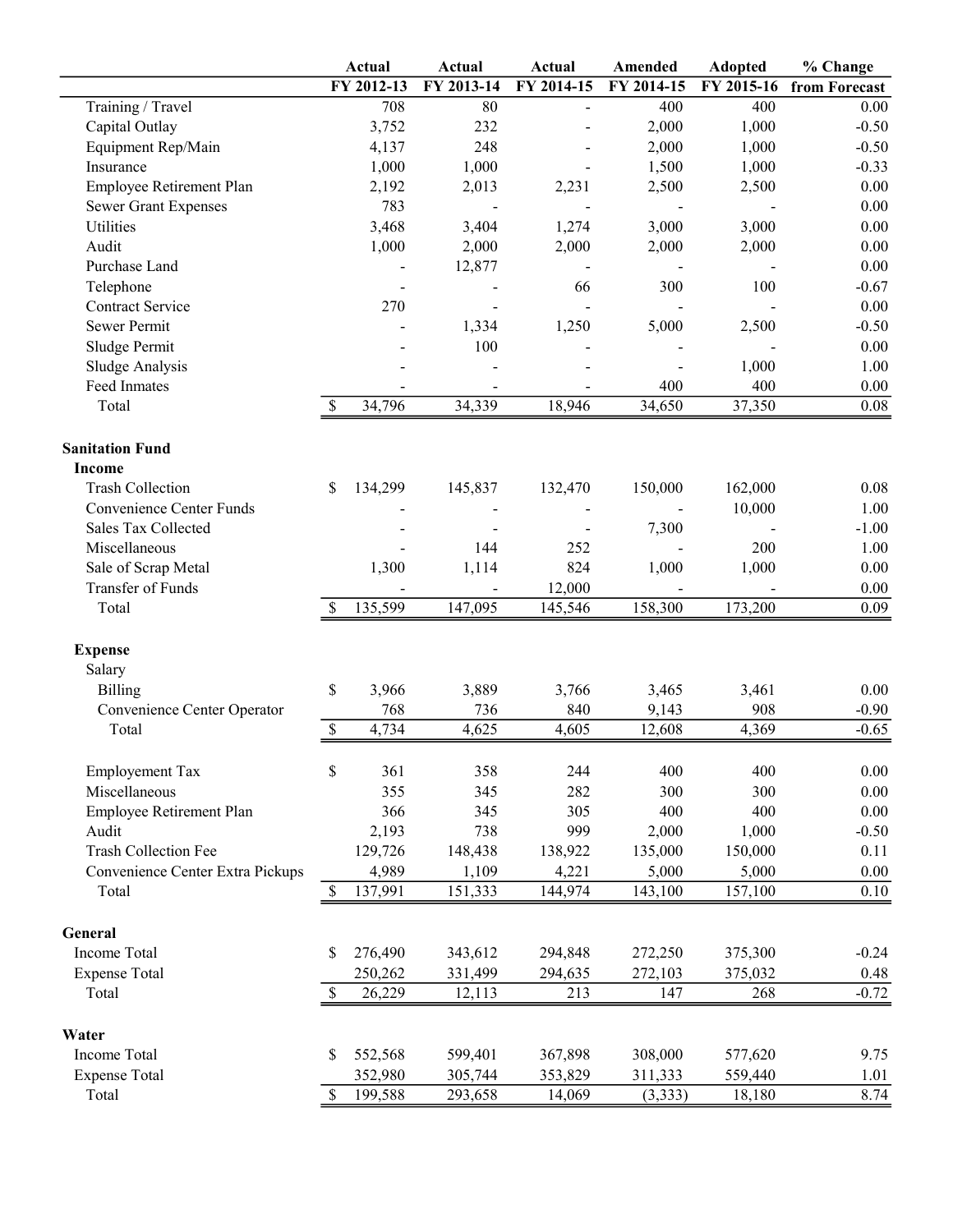|                      | Actual        | Actual     | Actual     | Amended    | <b>Adopted</b> | % Change      |
|----------------------|---------------|------------|------------|------------|----------------|---------------|
|                      | FY 2012-13    | FY 2013-14 | FY 2014-15 | FY 2014-15 | FY 2015-16     | from Forecast |
| <b>Sewer</b>         |               |            |            |            |                |               |
| Income Total         | \$<br>58,800  | 67,421     | 54,471     | 66,000     | 68,200         | 0.03          |
| <b>Expense Total</b> | 59,006        | 59,745     | 39,313     | 59,464     | 62,775         | 0.14          |
| Total                | (206)         | 7,676      | 15,159     | 6,536      | 5,425          | $-0.10$       |
| <b>Sanitation</b>    |               |            |            |            |                |               |
| Income Total         | \$<br>135,599 | 147,095    | 145,546    | 158,300    | 173,200        | 0.09          |
| <b>Expense Total</b> | 142,725       | 155,958    | 149,579    | 155,708    | 161,469        | 0.10          |
| Total                | (7,126)       | (8, 863)   | (4,032)    | 2,592      | 11,731         | 0.00          |
| <b>Net Income</b>    | 218,485       | 304,583    | 25,409     | 5,941      | 35,606         | 7.92          |
|                      |               |            |            |            |                |               |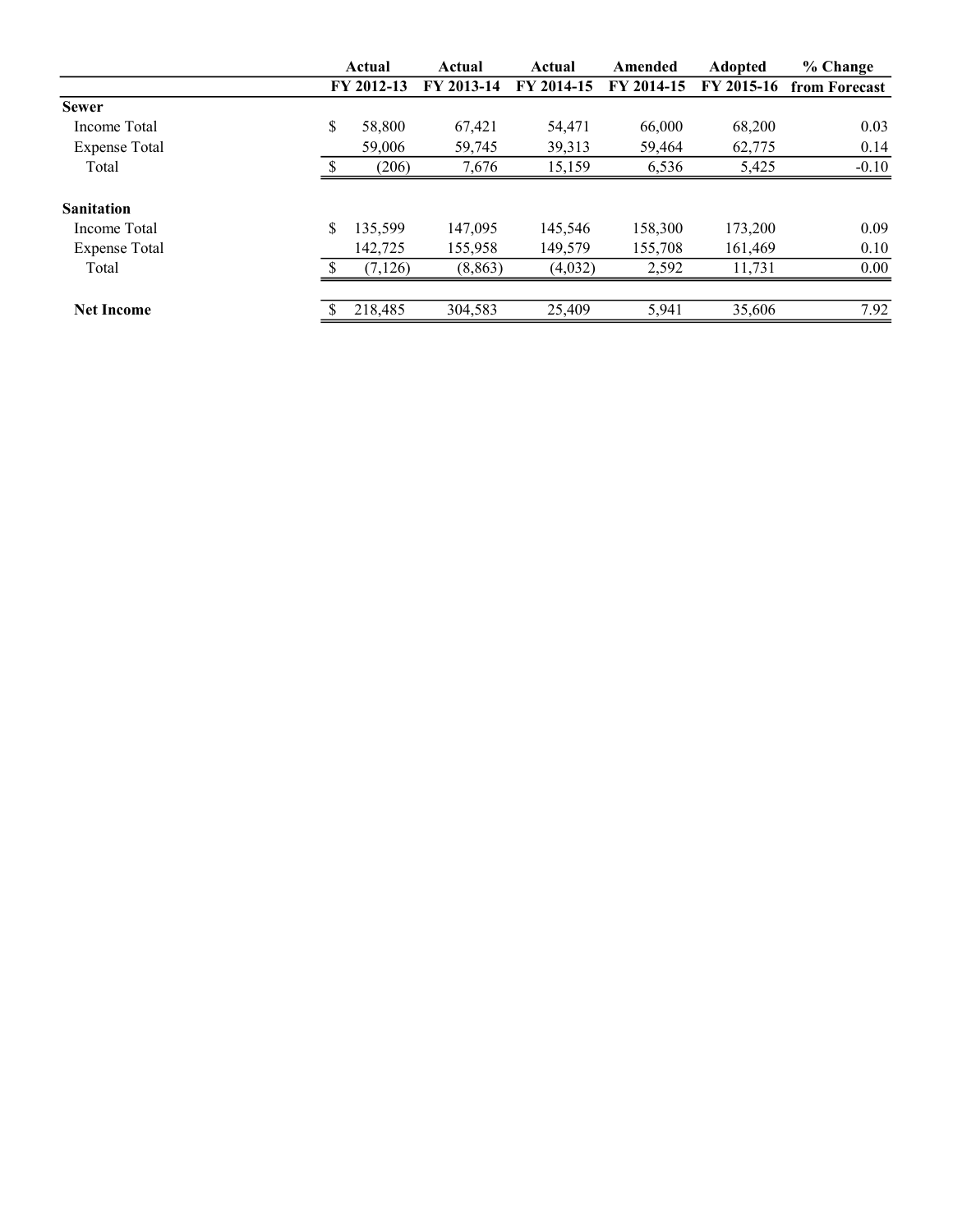#### **Sanitation**

|                                  | <b>Actual</b>          | <b>Actual</b>            | <b>Actual</b> | <b>Actual</b> | <b>Proposed</b> |
|----------------------------------|------------------------|--------------------------|---------------|---------------|-----------------|
| <b>RATE HISTORY</b>              | FY 2011-12             | FY 2012-13               | FY 2013-14    | FY 2014-15    | FY 2015-16      |
| Within City Limits               |                        |                          |               |               |                 |
| Monthly Rate (1st Polycart)      |                        |                          |               |               |                 |
| Residential                      | $\mathcal{S}$<br>17.50 | 17.50                    | 17.50         | 17.50         | 19.75           |
| Each Additional Polycart         | 10.50                  | 10.50                    | 10.50         | 10.50         | 19.75           |
| Commercial                       | 25.00                  | 25.00                    | 25.00         | 25.00         | 31.50           |
| Each Additional Polycart         | 10.50                  | 10.50                    | 10.50         | 10.50         | 31.50           |
| <b>Outside City Limits</b>       |                        |                          |               |               |                 |
| Monthly Rate (1st Polycart)      |                        |                          |               |               |                 |
| Residential                      | 30.63                  | 30.63                    | 30.63         | 30.63         | 34.56           |
| Each Additional Polycart         | 18.38                  | 18.38                    | 18.38         | 18.38         | 34.56           |
| Commercial                       | 43.75                  | 43.75                    | 43.75         | 43.75         | 55.13           |
| Each Additional Polycart         | 18.38                  | 18.38                    | 18.38         | 18.38         | 55.13           |
| Lost/Damaged Polycart            | 60.00                  | 60.00                    | 60.00         | 60.00         | 70.00           |
| One Pick Up / Week               |                        |                          |               |               |                 |
| 2 yd.                            | 66.50                  | 66.50                    | 66.50         | 64.88         | 100.00          |
| 4yd.                             | 105.75                 | 105.75                   | 105.75        | 86.85         | 125.00          |
| 6 yd.                            | 141.70                 | 141.70                   | 141.70        | 116.95        | 175.00          |
| 8 yd.                            | 177.65                 | 177.65                   | 177.65        | 156.33        | 250.00          |
| Two Pick Ups / Week              |                        |                          |               |               |                 |
| 2 yd.                            |                        |                          |               | 103.34        | 150.00          |
| 4yd.                             |                        |                          |               | 150.71        | 187.50          |
| 6 yd.                            |                        |                          |               | 208.95        | 262.50          |
| 8 yd.                            |                        |                          |               | 259.19        | 375.00          |
| Convenience Center Fee           |                        |                          |               |               | 2.00            |
| Usage w/ Current Month's Bill    |                        |                          |               |               | Free            |
| Usage w/out Current Month's Bill |                        | $\overline{\phantom{a}}$ | ٠             |               | 5.00            |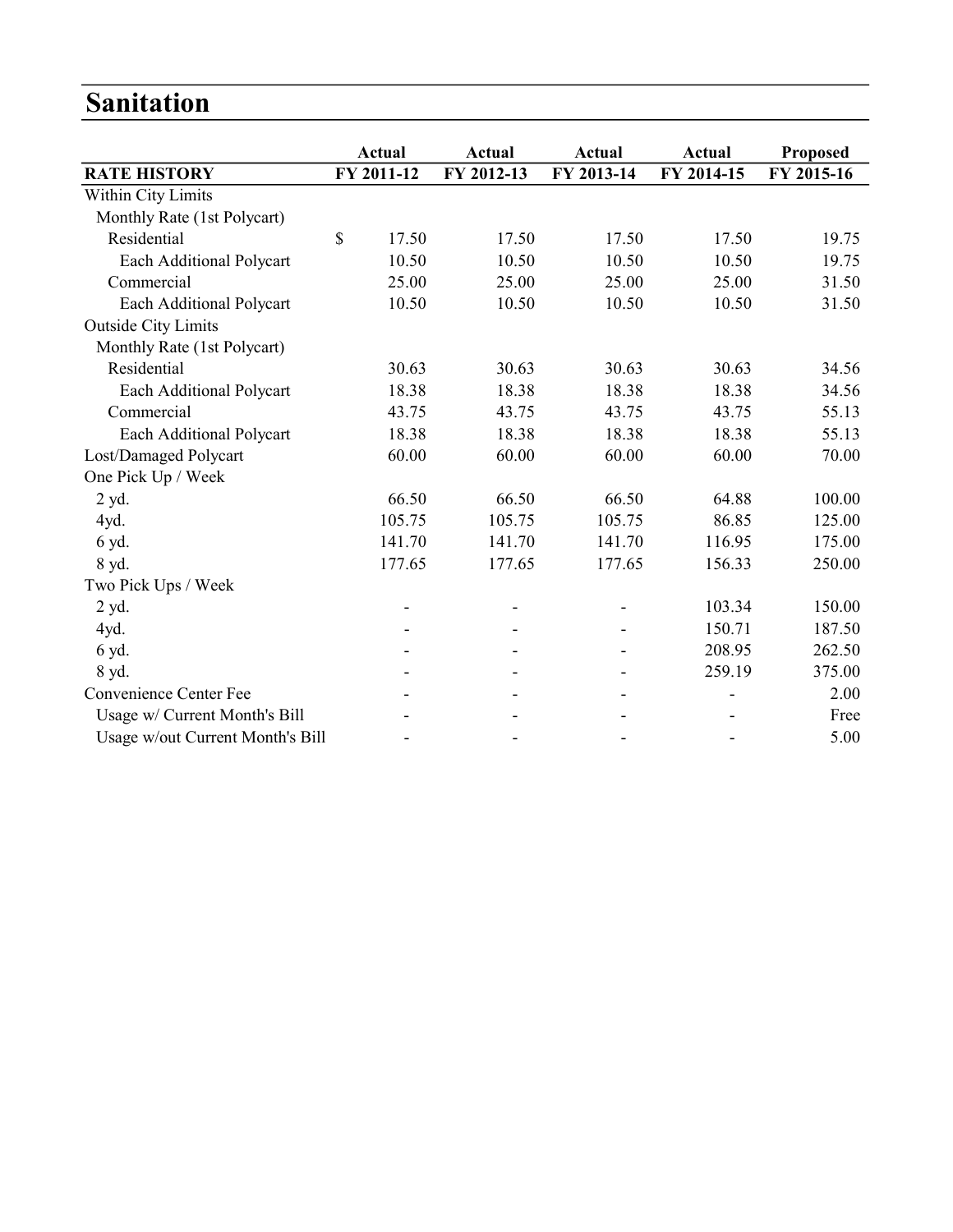#### Sewer

|                            | Actual      | Actual     | Actual       | Actual     | <b>Proposed</b> |
|----------------------------|-------------|------------|--------------|------------|-----------------|
| <b>RATE HISTORY</b>        | FY 2011-12  | FY 2012-13 | FY 2013-14   | FY 2014-15 | FY 2015-16      |
| Within City Limits         |             |            |              |            |                 |
| Residential                | \$<br>12.00 | 12.00      | 12.00        | 12.00      | 13.00           |
| Commercial                 | 16.00       | 16.00      | 16.00        | 16.00      | 18.00           |
| Church                     | 16.00       | 16.00      | 16.00        | 16.00      | 18.00           |
| Café / Restaurant          | 24.00       | 24.00      | 24.00        | 24.00      | 26.00           |
| Service Station / Garage   | 30.00       | 30.00      | 30.00        | 30.00      | 33.00           |
| Motel                      | 30.00       | 30.00      | 30.00        | 30.00      | 33.00           |
| Nursing Home               | 150.00      | 150.00     | 150.00       | 150.00     | 165.00          |
| Laundry                    | 36.00       | 36.00      | 36.00        | 36.00      | 40.00           |
| Car Wash                   | 36.00       | 36.00      | 36.00        | 36.00      | 40.00           |
| Food Processing Plant      |             |            |              |            |                 |
| With Grease Trap           | 36.00       | 36.00      | 36.00        | 36.00      | 40.00           |
| W/Out Grease Trap          | 300.00      | 300.00     | 300.00       | 300.00     | 330.00          |
| Training Center / School   | 300.00      | 300.00     | 300.00       | 300.00     | 330.00          |
| <b>Outside City Limits</b> |             |            |              |            |                 |
| Residential                | 21.00       | 21.00      | 21.00        | 21.00      | 23.00           |
| Commercial                 |             |            | Per Contract |            |                 |
| <b>Connection Fee</b>      | 250.00      | 250.00     | 250.00       | 250.00     | 275.00          |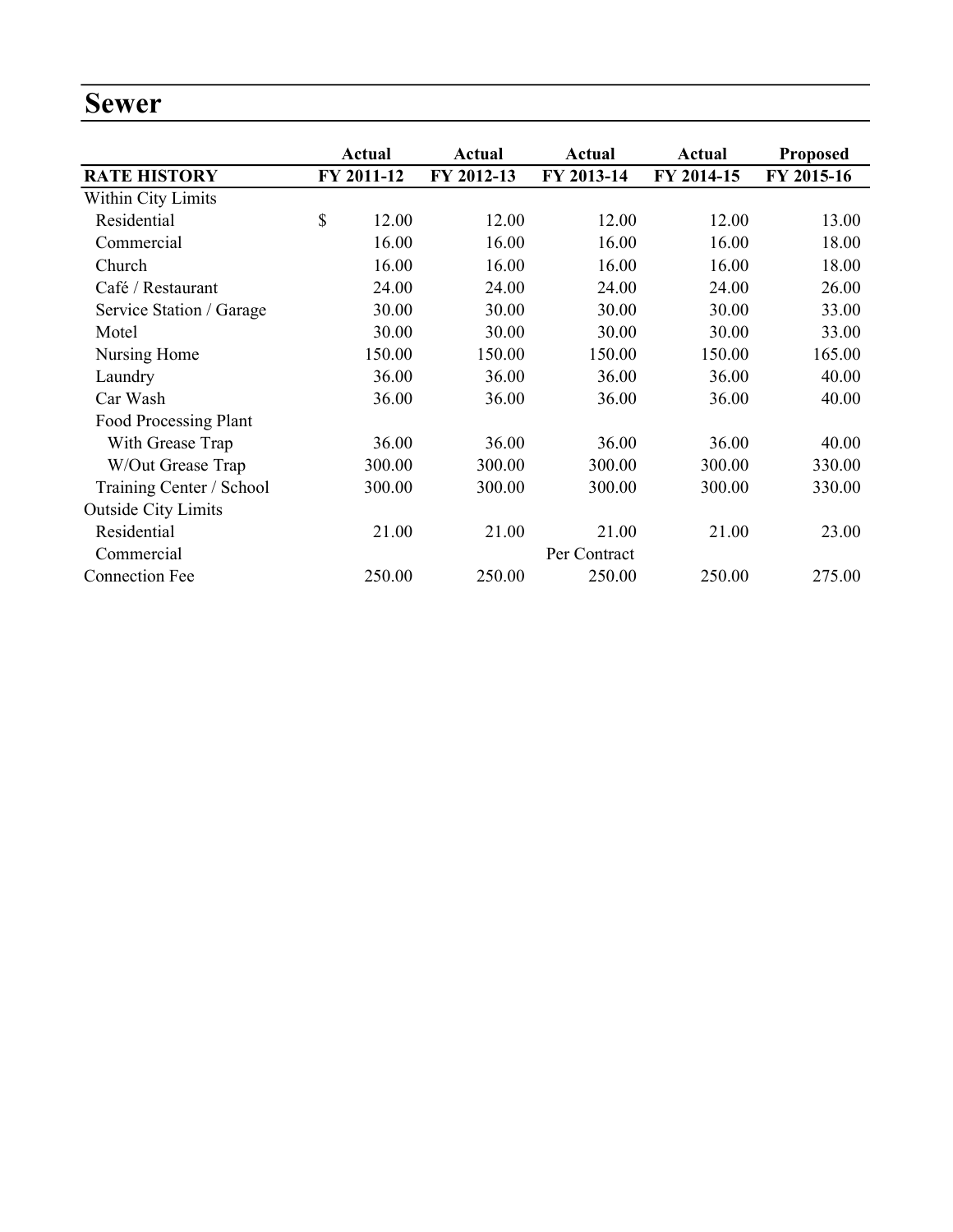# Water Fees

|                                                 | Actual      | <b>Actual</b> | <b>Actual</b> | <b>Actual</b> | <b>Proposed</b> |
|-------------------------------------------------|-------------|---------------|---------------|---------------|-----------------|
| <b>RATE HISTORY</b>                             | FY 2011-12  | FY 2012-13    | FY 2013-14    | FY 2014-15    | FY 2015-16      |
| Connect Fee - Within City Limits                | 25.00<br>\$ | 25.00         | 25.00         | 25.00         | 27.50           |
| Service Call - Within City Limits               |             |               |               |               |                 |
| <b>Customer's Request</b>                       |             |               |               |               |                 |
| <b>Regular Business Hours</b>                   | 25.00       | 25.00         | 25.00         | 25.00         | 27.50           |
| After Hours/Weekends/Holidays                   | 50.00       | 50.00         | 50.00         | 50.00         | 55.00           |
| <b>Business Owners</b>                          | 35.00       | 35.00         | 35.00         | 35.00         | 38.50           |
| <b>Logging Remote Read Meters</b>               |             |               |               |               |                 |
| 1st Data Logging                                |             | -             | -             | 25.00         | 27.50           |
| 2nd Data Logging                                |             |               |               | 50.00         | 55.00           |
| 3rd Data Logging                                |             |               |               | 75.00         | 82.50           |
| 4th Data Logging                                |             |               |               | 100.00        | 110.00          |
| Connect Fee - Outside City Limits               | 25.00       | 25.00         | 25.00         | 25.00         | 48.13           |
| Service Call - Outside City Limits              |             |               |               |               |                 |
| <b>Customer's Request</b>                       |             |               |               |               |                 |
| <b>Regular Business Hours</b>                   | 25.00       | 25.00         | 25.00         | 25.00         | 48.13           |
| After Hours/Weekends/Holidays                   | 50.00       | 50.00         | 50.00         | 50.00         | 96.25           |
| <b>Business Owners</b>                          | 35.00       | 35.00         | 35.00         | 35.00         | 67.38           |
| <b>Logging Remote Read Meters</b>               |             |               |               |               |                 |
| 1st Data Logging                                |             |               |               | 25.00         | 48.13           |
| 2nd Data Logging                                |             |               |               | 50.00         | 96.25           |
| 3rd Data Logging                                |             |               |               | 75.00         | 144.38          |
| 4th Data Logging                                |             |               |               | 100.00        | 192.50          |
| Within City Limits                              |             |               |               |               |                 |
| $>$ 3,000 Gallons (Min. Charge)                 |             |               |               |               |                 |
| 3/4" or 5/8" Meter                              | 22.50       | 22.50         | 22.50         | 22.50         | 24.00           |
| 1" Meter                                        | 67.50       | 67.50         | 67.50         | 35.00         | 38.00           |
| 1 1/2" Meter                                    | 135.00      | 135.00        | 135.00        | 50.00         | 55.00           |
| 2" Meter                                        | 225.00      | 225.00        | 225.00        | 75.00         | 82.00           |
| 3" Meter                                        | 360.00      | 360.00        | 360.00        | 100.00        | 110.00          |
| In Addition to the Min. Charge of 3,000 Gallons |             |               |               |               |                 |
| 3,001-12,000                                    | 1.75        | 1.75          | 1.75          | 1.75          | 2.00            |
| 12001-25,000                                    | 2.00        | 2.00          | 2.00          | 2.00          | 2.25            |
| 25,001-40,000                                   | 2.50        | 2.50          | 2.50          | 2.50          | 2.75            |
| 40,001-55,000                                   | 3.00        | 3.00          | 3.00          | 3.00          | 3.30            |
| 55,001-75,000                                   | 3.00        | 3.00          | 3.00          | 3.50          | 4.00            |
| 75,001-100,000                                  | 3.00        | 3.00          | 3.00          | 4.50          | 5.00            |
|                                                 |             |               | 3.00          | 6.00          |                 |
| 100,001-125,000                                 | 3.00        | 3.00          |               |               | 7.00            |
| 125,001-150,000                                 | 3.00        | 3.00          | 3.00          | 10.00         | 11.00           |
| 150,001-250,000                                 | 3.00        | 3.00          | 3.00          | 20.00         | 22.00           |
| 250,001<                                        | 3.00        | 3.00          | 3.00          | 30.00         | 33.00           |
| <b>Outside City Limits</b>                      |             |               |               |               |                 |
| >3,000 Gallons (Min. Charge)                    |             |               |               |               |                 |
| 3/4" or 5/8" Meter                              | 39.38       | 39.38         | 39.38         | 39.38         | 42.00           |
| 1" Meter                                        | 61.25       | 61.25         | 61.25         | 61.25         | 66.50           |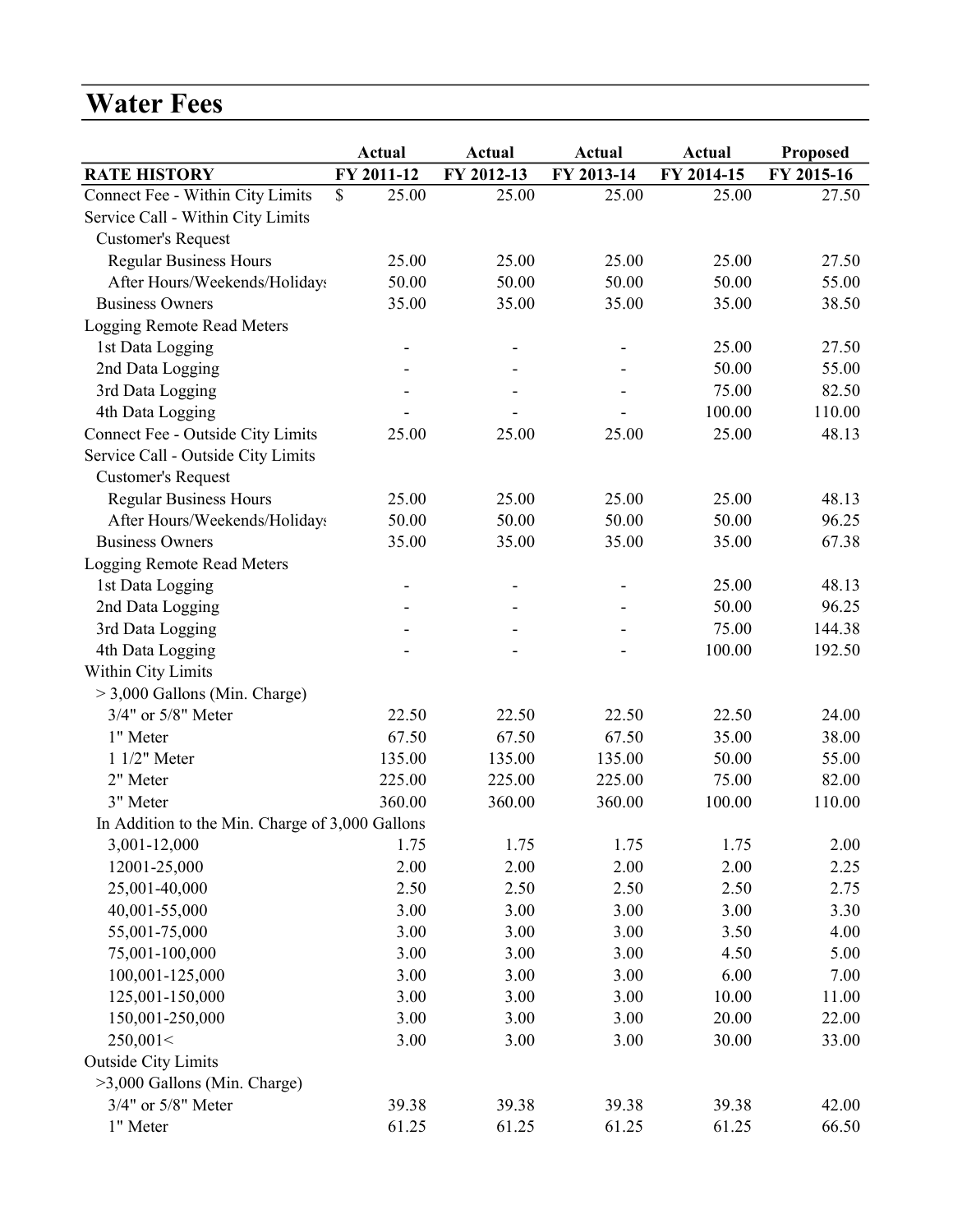# Water Fees

|                                                 | <b>Actual</b> | <b>Actual</b> | <b>Actual</b> | <b>Actual</b> | <b>Proposed</b> |
|-------------------------------------------------|---------------|---------------|---------------|---------------|-----------------|
| <b>RATE HISTORY</b>                             | FY 2011-12    | FY 2012-13    | FY 2013-14    | FY 2014-15    | FY 2015-16      |
| 1 1/2" Meter                                    | 87.50         | 87.50         | 87.50         | 87.50         | 96.25           |
| 2" Meter                                        | 131.25        | 131.25        | 131.25        | 131.25        | 143.50          |
| 3" Meter                                        | 175.00        | 175.00        | 175.00        | 175.00        | 192.50          |
| In Addition to the Min. Charge of 3,000 Gallons |               |               |               |               |                 |
| 3,001-12,000                                    | 3.06          | 3.06          | 3.06          | 3.06          | 3.50            |
| 12001-25,000                                    | 3.50          | 3.50          | 3.50          | 3.50          | 3.94            |
| 25,001-40,000                                   | 4.38          | 4.38          | 4.38          | 4.38          | 4.81            |
| 40,001-55,000                                   | 5.25          | 5.25          | 5.25          | 5.25          | 5.78            |
| 55,001-75,000                                   | 6.13          | 6.13          | 6.13          | 6.13          | 7.00            |
| 75,001-100,000                                  | 7.88          | 7.88          | 7.88          | 7.88          | 8.75            |
| 100,001-125,000                                 | 10.50         | 10.50         | 10.50         | 10.50         | 12.25           |
| 125,001-150,000                                 | 17.50         | 17.50         | 17.50         | 17.50         | 19.25           |
| 150,001-250,000                                 | 35.00         | 35.00         | 35.00         | 35.00         | 38.50           |
| 250,001<                                        | 52.50         | 52.50         | 52.50         | 52.50         | 57.75           |
| Capital Improvement Fee                         | 5.00          | 5.00          | 5.00          | 5.00          | 5.00            |
| <b>Commercial Service</b>                       |               |               | Per Contract  |               |                 |
| Raw Bulk Water Rate                             |               |               |               |               |                 |
| <b>Transport Truck</b>                          | 60.00         | 60.00         | 60.00         | 150.00        | 165.00          |
| <b>Bobtail Truck</b>                            | 40.00         | 40.00         | 40.00         | 75.00         | 85.00           |
| <b>Barrells</b>                                 |               |               |               |               |                 |
| $1 - 30$                                        | 10.00         | 10.00         | 10.00         | 10.00         | 11.00           |
| $31 - 50$                                       | 20.00         | 20.00         | 20.00         | 20.00         | 22.00           |
| 51-70                                           | 30.00         | 30.00         | 30.00         | 30.00         | 33.00           |
| 71-99                                           | 40.00         | 40.00         | 40.00         | 40.00         | 44.00           |
| 100-120                                         | 50.00         | 50.00         | 50.00         | 50.00         | 55.00           |
| Tap Water Line                                  |               |               |               |               |                 |
| Within City Limits                              |               |               |               |               |                 |
| 5/8"                                            | 250.00        | 250.00        | 250.00        | 455.00        | 500.00          |
| $1" (+$ Meter Cost)                             | 250.00        | 250.00        | 250.00        | 455.00        | 500.00          |
| $11/2"$ (+ Meter Cost)                          | 325.00        | 325.00        | 325.00        | 555.00        | 610.00          |
| $2"$ (+ Meter Cost)                             | 425.00        | 425.00        | 425.00        | 655.00        | 720.00          |
| <b>Outside City Limits</b>                      |               |               |               |               |                 |
| 5/8"                                            | 275.00        | 275.00        | 275.00        | 480.00        | 530.00          |
| $1" (+$ Meter Cost)                             | 375.00        | 375.00        | 375.00        | 480.00        | 530.00          |
| $11/2"$ (+ Meter Cost)                          | 475.00        | 475.00        | 475.00        | 580.00        | 630.00          |
| $2"$ (+ Meter Cost)                             | 625.00        | 625.00        | 625.00        | 680.00        | 730.00          |
| <b>Security Deposit</b>                         |               |               |               |               |                 |
| Church                                          | 75.00         | 75.00         | 75.00         | 75.00         | 83.00           |
| Residential (Owner Occupied)                    | 75.00         | 75.00         | 75.00         | 100.00        | 110.00          |
| Residential (Rental)                            | 100.00        | 100.00        | 100.00        | 100.00        | 110.00          |
| Commercial                                      | 125.00        | 125.00        | 125.00        | 125.00        | 138.00          |
| Secuity Deposit Previous Unpaid Bill            |               |               |               |               |                 |
| Church                                          |               |               |               | 150.00        | 166.00          |
| Residential (Owner Occupied)                    |               |               |               | 200.00        | 220.00          |